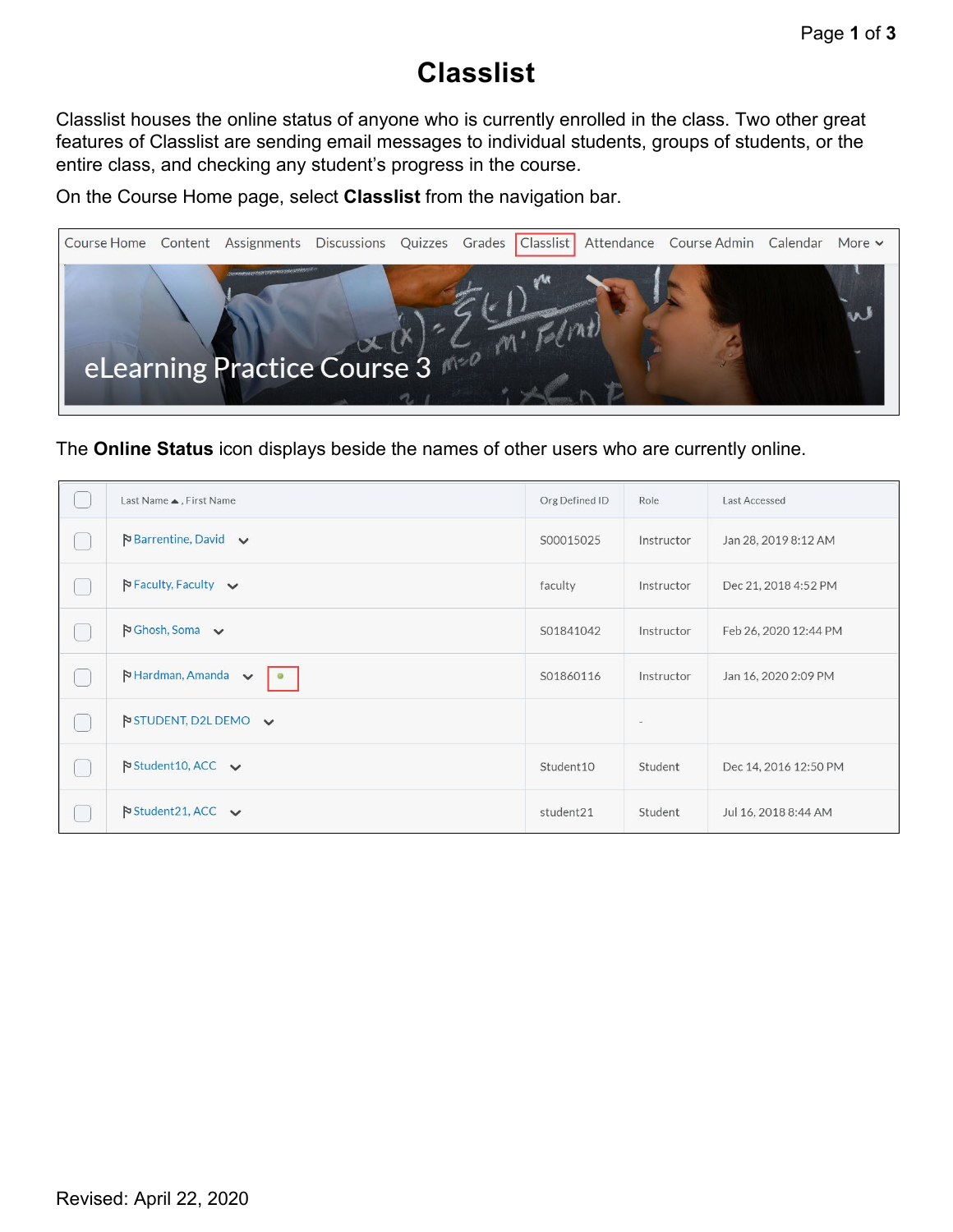## **Send an email from Classlist**

**Step 1:** Select the check boxes beside the users you want to send an email and select **Email.**

| <b>Print</b><br><b>Enrollment</b><br>$\frac{1}{2}$ Unenroll<br>$\blacktriangleright$ Email |                                                                    |           |            |                       |  |  |  |  |  |  |
|--------------------------------------------------------------------------------------------|--------------------------------------------------------------------|-----------|------------|-----------------------|--|--|--|--|--|--|
|                                                                                            | Last Name ▲, First Name<br>Last Accessed<br>Org Defined ID<br>Role |           |            |                       |  |  |  |  |  |  |
|                                                                                            | $\blacktriangleright$ Barrentine, David $\blacktriangleright$      | S00015025 | Instructor | Mar 18, 2020 12:16 PM |  |  |  |  |  |  |
| $\overline{\checkmark}$                                                                    | $\blacktriangleright$ Ghosh, Soma $\blacktriangleright$            | S01841042 | Student    |                       |  |  |  |  |  |  |
| $\curvearrowright$                                                                         | $\blacktriangleright$ Grewe Jr, Brian $\blacktriangleright$        | S01847095 | Student    |                       |  |  |  |  |  |  |
| $\curvearrowright$                                                                         | $\blacktriangleright$ Hardman, Amanda $\blacktriangleright$        | S01860116 | Student    |                       |  |  |  |  |  |  |
| ✓                                                                                          | $P$ Idol, Cara $\vee$                                              | S00628452 | Student    | Oct 3, 2018 11:55 AM  |  |  |  |  |  |  |
|                                                                                            | <b>NSTUDENT, D2L DEMO <math>\vee</math></b>                        |           | $\sim$     |                       |  |  |  |  |  |  |

**Step 2:** By default, the course name is entered into the Subject field, you can change this if you wish. Enter your **Subject** and **message** in the appropriate fields. You can select the **Upload** button or dragand-drop a file into the dotted lines to add an attachment. When done, select **Send** located on the top left corner of the window to send your message**.**

| To          | Send                                                |                                                                          |   |                    |                     |         |                                                                                |      |              |                               |                  | <b>Address Book</b>           |          |
|-------------|-----------------------------------------------------|--------------------------------------------------------------------------|---|--------------------|---------------------|---------|--------------------------------------------------------------------------------|------|--------------|-------------------------------|------------------|-------------------------------|----------|
|             |                                                     |                                                                          |   |                    |                     |         |                                                                                |      |              |                               |                  |                               |          |
| Cc          |                                                     |                                                                          |   |                    |                     |         |                                                                                |      |              |                               |                  |                               |          |
|             |                                                     |                                                                          |   |                    |                     |         |                                                                                |      |              |                               |                  |                               |          |
| Bcc         |                                                     | "Brian Grewe Jr" <brian.grewe@arapahoe.edu> x</brian.grewe@arapahoe.edu> |   |                    |                     |         | "Soma Ghosh" <soma.ghosh@arapahoe.edu> x</soma.ghosh@arapahoe.edu>             |      |              |                               |                  |                               |          |
|             |                                                     | "Cara Idol" <cara.idol@arapahoe.edu> x</cara.idol@arapahoe.edu>          |   |                    |                     |         | "Amanda Hardman" <amanda.hardman@arapahoe.edu> x</amanda.hardman@arapahoe.edu> |      |              |                               |                  |                               |          |
| Subject     |                                                     |                                                                          |   |                    |                     |         |                                                                                |      |              |                               |                  |                               |          |
|             | <b>ACCeLearning Course 2</b>                        |                                                                          |   |                    |                     |         |                                                                                |      |              |                               |                  |                               |          |
| Body        |                                                     |                                                                          |   |                    |                     |         |                                                                                |      |              |                               |                  |                               |          |
| G           | $\sigma^{\rho}$<br>$\Omega$<br>$\blacktriangledown$ | Paragraph v                                                              | в | $\cal I$<br>$\cup$ | $\bar{\phantom{a}}$ | 西 田 目 • | Font Family $\vee$                                                             | Size | $\checkmark$ | ■<br>$\overline{\phantom{a}}$ | 腮                |                               | $\cdots$ |
|             |                                                     |                                                                          |   |                    |                     |         |                                                                                |      |              |                               |                  |                               |          |
|             | Message goes here.                                  |                                                                          |   |                    |                     |         |                                                                                |      |              |                               |                  |                               |          |
|             |                                                     |                                                                          |   |                    |                     |         |                                                                                |      |              |                               |                  |                               |          |
|             |                                                     |                                                                          |   |                    |                     |         |                                                                                |      |              |                               |                  |                               |          |
|             |                                                     |                                                                          |   |                    |                     |         |                                                                                |      |              |                               |                  |                               |          |
|             |                                                     |                                                                          |   |                    |                     |         |                                                                                |      |              |                               |                  |                               |          |
|             |                                                     |                                                                          |   |                    |                     |         |                                                                                |      |              |                               |                  |                               |          |
|             |                                                     |                                                                          |   |                    |                     |         |                                                                                |      |              |                               |                  |                               |          |
|             |                                                     |                                                                          |   |                    |                     |         |                                                                                |      |              |                               |                  |                               |          |
|             |                                                     |                                                                          |   |                    |                     |         |                                                                                |      |              | A                             | $\mathbf{D}_{1}$ | $\omega$ to $\frac{55}{4}$ h. |          |
|             |                                                     |                                                                          |   |                    |                     |         |                                                                                |      |              |                               |                  |                               |          |
|             |                                                     |                                                                          |   |                    |                     |         |                                                                                |      |              |                               | Priority         | Normal v                      |          |
|             |                                                     |                                                                          |   |                    |                     |         |                                                                                |      |              |                               |                  |                               |          |
|             |                                                     |                                                                          |   |                    |                     |         |                                                                                |      |              |                               |                  |                               |          |
|             |                                                     |                                                                          |   |                    |                     |         |                                                                                |      |              |                               |                  |                               |          |
|             |                                                     |                                                                          |   |                    |                     |         |                                                                                |      |              |                               |                  |                               |          |
|             | Drop files here, or click below!                    |                                                                          |   |                    |                     |         |                                                                                |      |              |                               |                  |                               |          |
| Attachments | <b>ED</b> Upload                                    | Record Audio                                                             |   |                    |                     |         |                                                                                |      |              |                               |                  |                               |          |
|             |                                                     |                                                                          |   |                    |                     |         |                                                                                |      |              |                               |                  |                               |          |
|             | <b>Choose Existing</b>                              |                                                                          |   |                    |                     |         |                                                                                |      |              |                               |                  |                               |          |

Revised: April 22, 2020